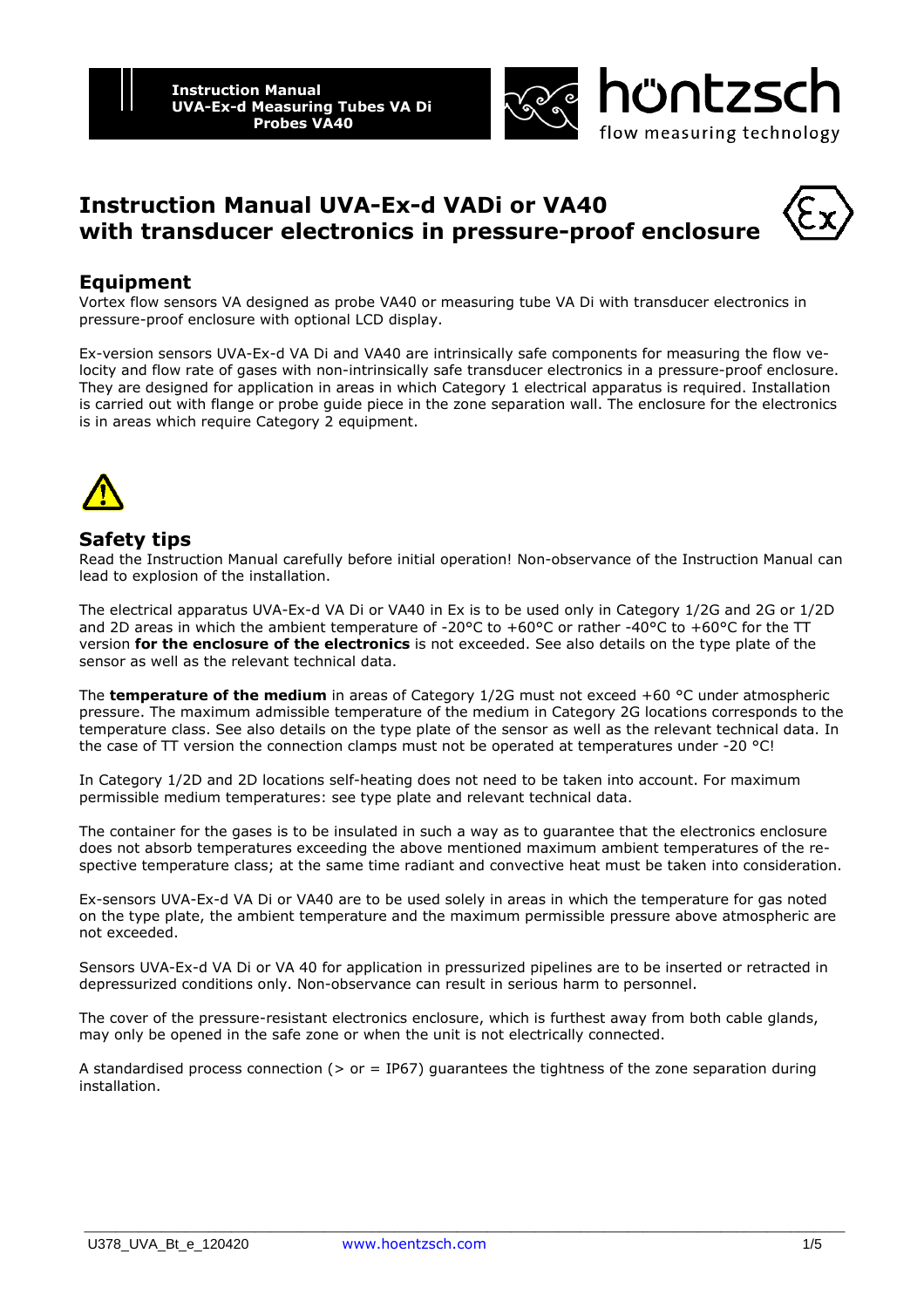





### **Conformity with Standards**

The electrical apparatus meets the requirements of the European Standards:

| EN 60079-0: 2010  | <b>General Requirements</b>                         |
|-------------------|-----------------------------------------------------|
| EN 60079-1: 2008  | Flameproof Enclosures "d"                           |
| EN 60079-7: 2007  | Increased Safety "e"                                |
| EN 60079-26: 2012 | Special Requirements Category 1G EPL Ga             |
| EN 60079-11: 2012 | Intrinsic Safety "i"                                |
| EN 60079-31: 2010 | Equipment Dust Ignition Protection by Enclosure "t" |

## **Technical Data**

EC-type Examination Certificate: **IBExU 06 ATEX 1103 X**

 Explosion protection: **Ex ia/d e [ia] IIC T6 Ga/Gb** Marking

 $CE_{0.637}$   $\langle \overline{\xi_x} \rangle$  11 1/2 G

Explosion protection: **Ex ia/tb IIIC TX Da/Db** Marking

 $CE_{0637}$   $\&$  II 1/2 D

### **Electrical Data**

| Power supply<br>Current consumption<br><b>Terminals KL1</b> | : 24 V DC (2027 V DC) < 5 W<br>$: < 150 \text{ mA}$<br>:+24 V DC<br>$=$ Power DC L+<br><sup>ම</sup> ල<br>$^{\circ}$ $^{\circ}_{\mathring{\mathbb{C}}}$<br>$=$ Power DC L-<br>$0 \vee D$ C<br><b>FLOW</b><br>00<br>◙<br><u>  ල</u> |
|-------------------------------------------------------------|-----------------------------------------------------------------------------------------------------------------------------------------------------------------------------------------------------------------------------------|
| Analog output<br>Terminals KL2                              | o  o<br>ō<br> ⊡<br>: $420$ mA, working resistance max. 500 Or<br>$=$ Output Flow $+$ 420mA<br>$L - L +$<br>$: +$<br>$- +$<br>4.20 mA<br>I Flow<br>DC<br>Relay  <br>$=$ Output Flow - 420mA<br>Power<br>Output                     |
| Relay output<br>Terminals KL3                               | : potential-free, max. 30 V DC, 100 mA<br>: output relay, normally open contact                                                                                                                                                   |

Terminal connections

## **Installation**

The European Specifications for Assembly EN 60079-14: 2009 + Cor.: 2012, as well as the general rules of technology and this Instruction Manual are authoritative when installing the measuring equipment.

The equipment is to incorporate the local equipotential bonding system PA according to EN 60 079-14:2009 + Cor.: 2012. A PA binder on the exterior of the flameproof enclosure serves this purpose.

The connector cables are fed through 2 screwed cable glands with increased safety "e" in the connection chamber and connected to the terminals with increased safety "e".

For the power supply we recommend a regular mains adapter with 24V DC  $\pm 10\%$  output and rating > 6 W, current >250 mA.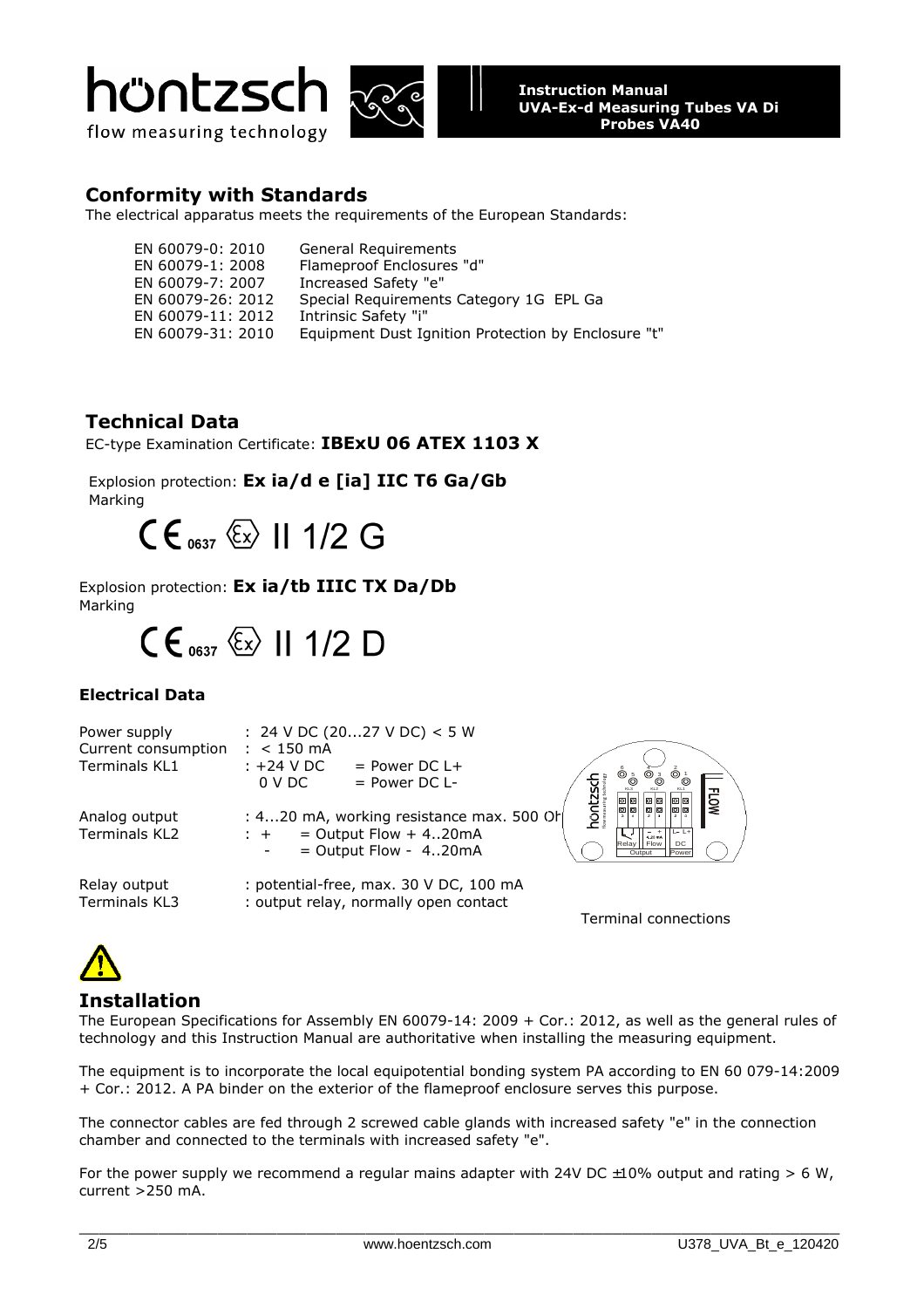



#### **Cleaning / Maintenance**

The sensor should be cleaned at regular intervals, especially in cases of operation in which the sensor can become soiled.

The threads on the enclosure cover have been treated with graphite to protect against corrosion.

Maintenance and repair of the electrical apparatus is to be carried out solely by Höntzsch GmbH.

\_\_\_\_\_\_\_\_\_\_\_\_\_\_\_\_\_\_\_\_\_\_\_\_\_\_\_\_\_\_\_\_\_\_\_\_\_\_\_\_\_\_\_\_\_\_\_\_\_\_\_\_\_\_\_\_\_\_\_\_\_\_\_\_\_\_\_\_\_\_\_\_\_\_\_\_\_\_\_\_\_\_\_\_\_\_\_\_\_\_\_\_\_\_\_\_\_\_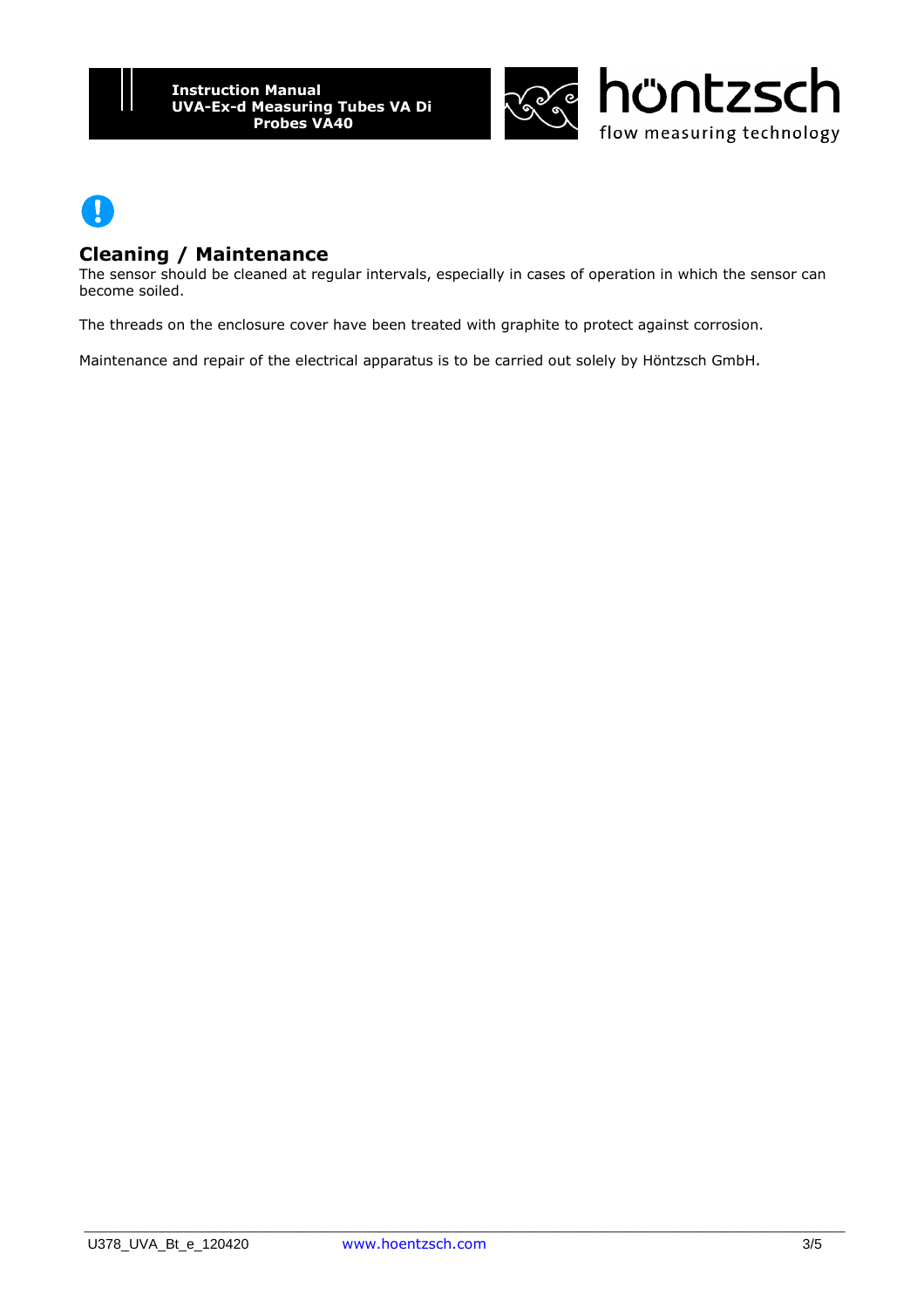



#### **European Declaration of Conformity for UVA-Ex-d measuring tubes VADi, probes VA40 with ATEX approval**

We, Höntzsch GmbH Gottlieb-Daimler-Str. 37 D-71334 Waiblingen

declare under our sole responsibility that the product

#### flow measuring instrument  **UVA-Ex-d measuring tubes VADi, probes VA40**

with EC-type Examination Certificate IBExU 06 ATEX 1103 X

to which this declaration relates is in conformity with the provisions of the following standards or normative documents:

| <b>Provisions of the Directive</b>                                                | Reference no. and date of issue                                                                                         |
|-----------------------------------------------------------------------------------|-------------------------------------------------------------------------------------------------------------------------|
| 94/9/EG: Equipment and Protective Systems in<br>Potentially Explosive Atmospheres | EN 60079-0: 2010<br>FN 60079-1: 2008<br>EN 60079-7: 2007<br>FN 60079-26: 2012<br>FN 60079-11: 2012<br>EN 60079-31: 2010 |
| 89/336 EWG: Electromagnetic Compatibility                                         | EN 61000-6-4: 2011<br>$FN$ 61000-6-2: 2006 + Cor.: 2011                                                                 |
| 97/23/EG: Pressure Equipment Directive                                            | 29.05.1997                                                                                                              |

One or more of the standards referred to the EC type examination certificate have been replaced by new versions. We declare that we are also in agreement with these new versions.

legally binding signature

Waiblingen, 20.04.2012 **Itte**